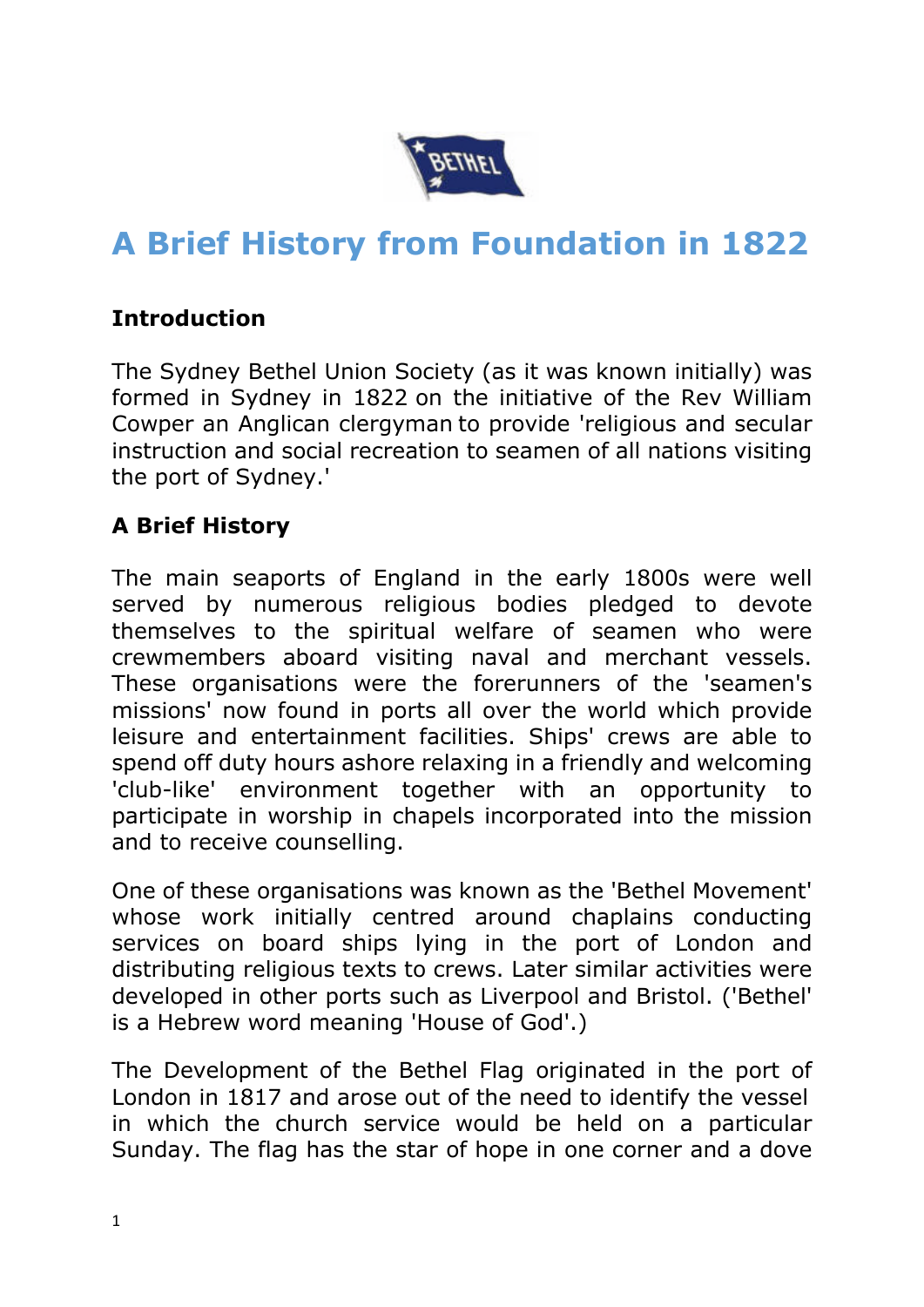with an olive branch in the other. It was first flown in Sydney from the masthead of the Brig LYNX on 17th November, 1822.

With the growth of these activities came the realisation that a formal structure was needed to co-ordinate and expand the work and in 1819, what was eventually to become known as the Bethel Union was founded. The realisation that a shore-based mission should be established to enhance the enterprise quickly followed.

Thus, the Sydney Bethel Union Society was formed in Sydney in 1822. A decade later the Committee, accepting that provision of shore-based facilities would lead to more effective ministry, was successful in obtaining from the colonial government a waterfront site for Mariners. However, the site - at the Southern end of what is now Darling Harbour - proved unsatisfactory and enactment of the *Sydney Bethel Union Trustees' Act, 1851* (NSW) authorised the Trustees of the Bethel Union to dispose of the property and seek a more appropriate location

It says much for the zeal and commitment of the founders that the Sydney Bethel Union was formed barely three years after the establishment of the English parent body, remembering at that stage that communication links between England and Australia were tenuous. For example, news of Admiral Lord Nelson's triumph in the Battle of Trafalgar in 1805 took five months to reach Sydney and, until the early 1850s when regular mail services by steam ship commenced, a correspondent sending a letter to England could wait as long as six months for a reply.

Five years later a grant of land on the Western side of Circular Quay (known as 'The Rocks') was formalised and a new and larger Mariners Church was consecrated in 1859. By 1863 when nearly 20,000 seamen visited Sydney, attendances at services at Mariners Church were growing, a program of social activities was offered and the first Annual Seafarers' Service (still held today) was arranged.

Extensions and refurbishment of the property in the early 1870s funded by the Sydney Bethel Union saw the addition of a hall and other facilities. Within 10 years, total crews of ships calling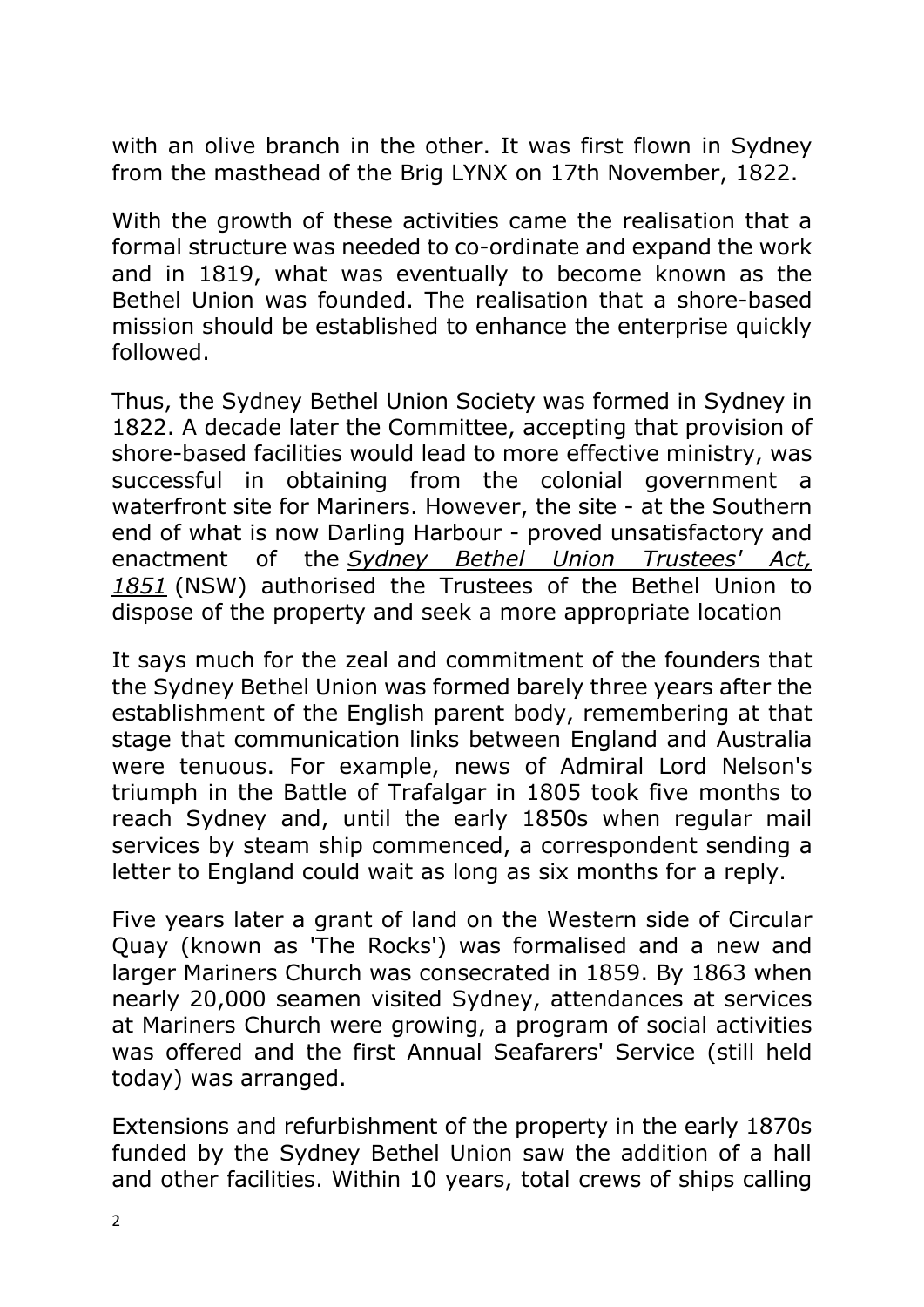at Sydney was approximately 50,000 men and by 1895, the Sydney Bethel Union ranked second in the sailors' institutes of the world.

In 1895, the Church of England Mission to Seamen became a Branch of the Missions to Seamen, England (formed in England in 1856) and after negotiations the Trustees of the Sydney Bethel Union granted the Missions to Seamen a three-year renewable lease of the Mariners' Church for a nominal rental of A£1 per annum.

The property was renamed as the Missions to Seamen, Sydney and commenced the existing strong link between the two organisations that survives to this day and under which the Sydney Bethel Union has made substantial annual grants to the Mission to enable it to achieve its objects.

In 1910 further initiatives by the Sydney Bethel Union saw commencement of significant extensions to the building. These involved the addition of an extra storey, conversion of the original chapel into a recreation hall, a new chapel (accommodating about 200) and a vestry, along with administrative offices, a library and an Officers' Room with some accommodation cubicles. On the ground floor, a gymnasium, smoking room and other facilities were added.

In the early 1970s the NSW Government resolved to encourage redevelopment of The Rocks area on the Western side of Circular Quay in which the Mission to Seamen was located. Two years later the Sydney Cove Redevelopment Authority had made a formal offer of A\$1.9 million for the property which the trustees of the Sydney Bethel Union accepted. This prompted a search for alternative premises close to the waterfront so that effective ministry of the Mission could be maintained.

In 1975, the Sydney Bethel Union purchased for the use of the Missions to Seamen a building at 11-15 Macquarie Place, Sydney (immediately to the South of the Circular Quay ferry wharves). The building was adapted for its new role and leased to the Missions to Seamen for 25 years. The official opening ceremony was held in April 1977.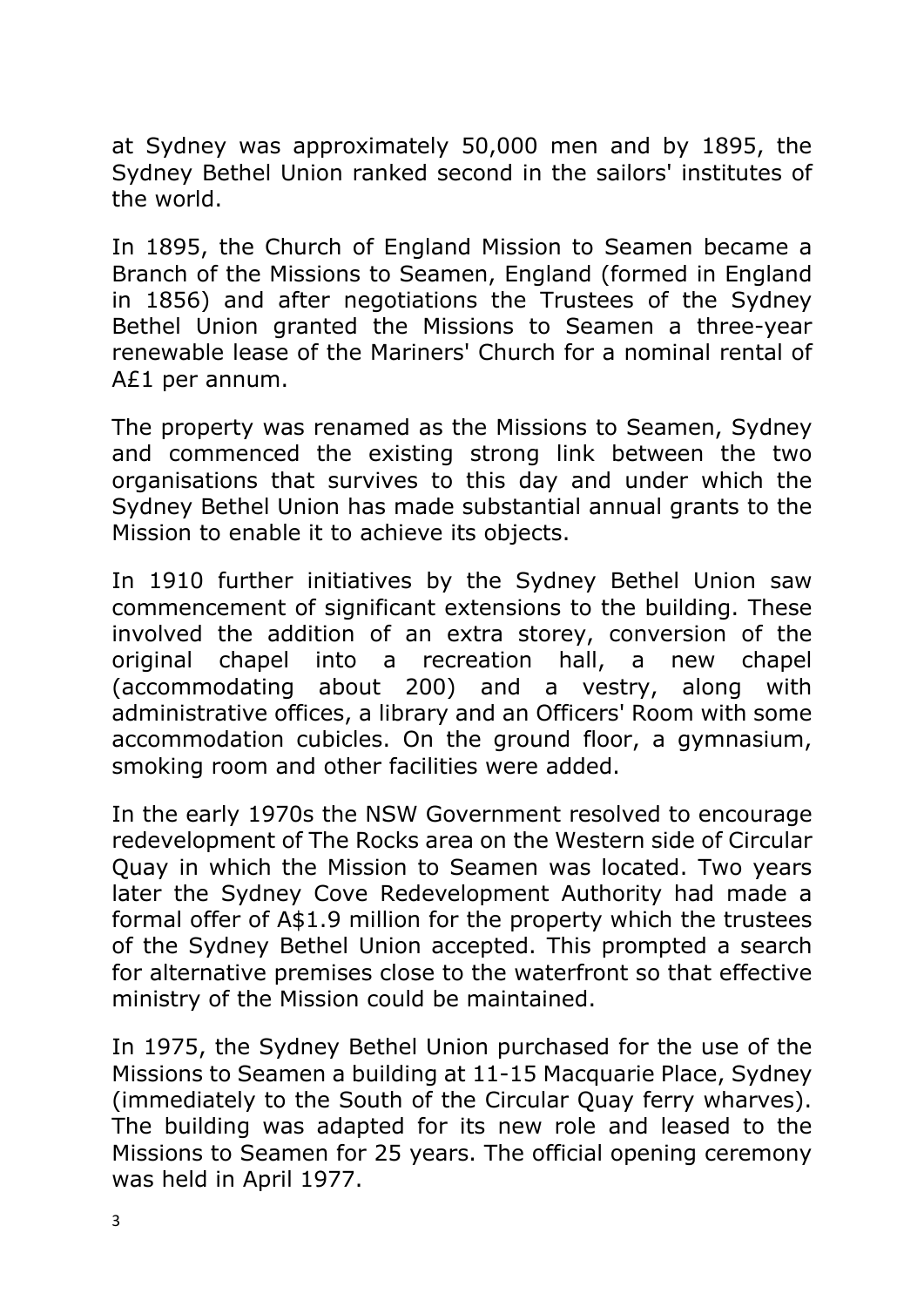At this time rapid changes were occurring in international shipping and these had an impact on the operations of the Mission. These included reduced crew sizes and shorter stays in ports. Port developments included the construction of container shipping facilities in the port of Botany Bay hence a forecast decline in the number of ships coming to the port of Sydney. The Trustees of the Sydney Bethel Union in 1984, also acknowledging the new location of the Missions to Seamen had required unexpectedly heavy ongoing financial support, commissioned a report on the likely future needs of the Missions to Seamen Sydney for the ensuing 15 years. This report essentially recommended that the Mission should be relocated to an area closer to where visiting vessels berthed and also shipping activity in Botany Bay should be kept in mind when the Missions' future operational plans were under consideration. Meanwhile attractive offers for the purchase of the Macquarie Place property were being received and it was eventually sold by auction in 1985.

As an interim measure to enable the Missions to continue operations, the Trustees of the Sydney Bethel Union agreed to fund its temporary occupation of space at 439-441 Kent Street, Sydney and the necessary alterations to the building required to render it suitable for operations.

The search for a suitable site resumed and in late 1990 the Trustees of the Sydney Bethel Union submitted a successful tender to the NSW Government to acquire a historic school building at 320-324 Sussex Street, Sydney. After completion of necessary alterations to render it suitable for the Mission's operations, the building was officially named *Flying Angel House* at a dedication ceremony on 20 June 1993.

Surplus funds from the sale of the Macquarie Place property had been invested and the income therefrom applied to funding the work of the Missions to Seafarers and maintenance of Flying Angel House.

The name of the Missions to Seamen worldwide was changed in 2000 to 'Mission to Seafarers'.